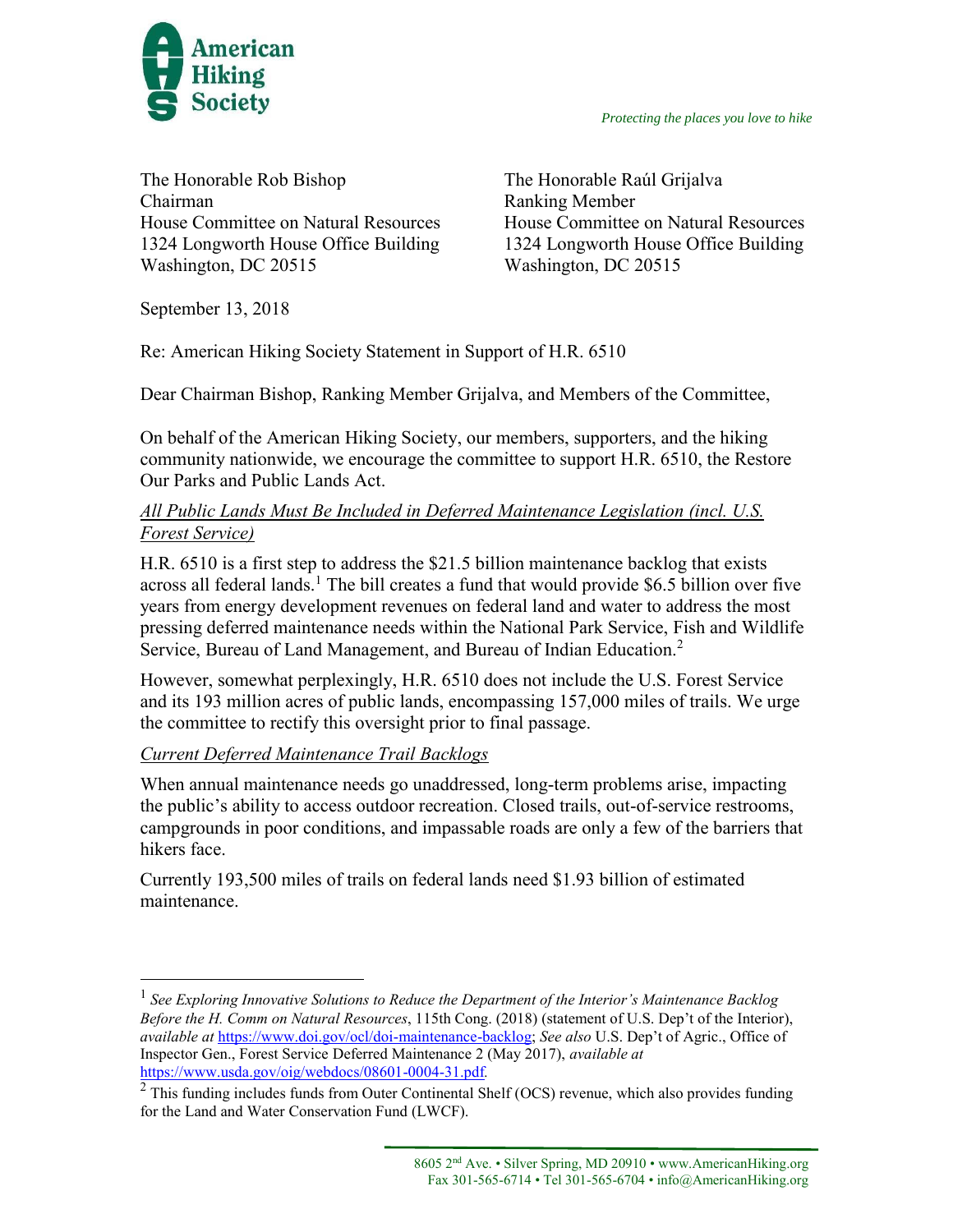| Agency                                 | <b>Trails</b>                  | <b>Deferred Maintenance</b><br>Amount                  |
|----------------------------------------|--------------------------------|--------------------------------------------------------|
| Forest Service <sup>3</sup>            | 157,000 miles                  | \$300 million (trails)                                 |
| National Park Service <sup>4</sup>     | 18,844 miles                   | \$684 million (trails)                                 |
| Fish & Wildlife Service <sup>5</sup>   | 2,100 miles                    | \$336 million (roads, trails,<br>bridges) <sup>6</sup> |
| Bureau of Land Management <sup>7</sup> | 13, 468 miles                  | \$615 million (roads, trails,<br>bridges) <sup>8</sup> |
| <b>All Agencies</b>                    | (191,412 miles trail specific) | \$1.935 billion                                        |

## *Deferred Maintenance Impacts Economic Activity and Recreation Access*

The economic impact of trails and the potential increased economic activity from addressing deferred maintenance needs would be significant. According to the Outdoor Industry Association, recreation on trails in America accounted for \$201 billion in annual spending in 2017 and were responsible for 1.7 million jobs. Much of this spending takes place in small communities along each of the trails, communities for which this income is substantial, meaningful, and will remain local. Many of the jobs trails create cannot be exported offshore: guides and outfitters, hotel staff and restauranteurs, and numerous others directly benefit the community in which they reside. Open and well-maintained trails are essential for this continued economic benefit.

Trails are more than just an economic engine. Since our nation's founding, the outdoors has been a distinctive part of our American heritage, and trails are integral to that. Whether it's a family out for a hike on a nearby trail, a returning veteran walking off the war, or hunters and anglers accessing their sites, Americans continue to seek places for outdoor recreation, a connection to nature, and healthy exercise. By addressing long

<sup>5</sup> FWS total includes deferred maintenance not limited to trails as trail specific breakdowns are not publicly available.. U.S. Fish and Wildlife Serv., Bureau Highlights (2018), *available at* 

[https://edit.doi.gov/sites/doi.gov/files/uploads/fy2019\\_bib\\_bh059.pdf](https://edit.doi.gov/sites/doi.gov/files/uploads/fy2019_bib_bh059.pdf); U.S. Dep't of the Interior, Fish and Wildlife Serv., Budget Justifications and Performance Information Fiscal Year 2019 NWRS-10 (2018), <sup>6</sup> Trail specific data not publicly available.

 $\overline{a}$ 

<sup>3</sup> *See* Carol Hardy Vincent, Congressional Research Serv., Deferred Maintenance of Federal Land Management Agencies: FY2007-FY2016 Estimates and Issues 3 (Apr. 25, 2017), *available at*  <https://fas.org/sgp/crs/misc/R43997.pdf>*. See also* U.S. Dep't of Agric., FY 2019 Budget Justification 75 (Feb. 2018), *available at* <https://www.fs.fed.us/sites/default/files/usfs-fy19-budget-justification.pdf>*.* 

<sup>4</sup> Nat'l Park Serv., Nat'l Park Serv. Asset Inventory Summary FY17, *available at*  [https://www.nps.gov/subjects/plandesignconstruct/upload/FY17-Asset-Inventory-Summary-AIS-](https://www.nps.gov/subjects/plandesignconstruct/upload/FY17-Asset-Inventory-Summary-AIS-Servicewide_Report_508-3.pdf)[Servicewide\\_Report\\_508-3.pdf](https://www.nps.gov/subjects/plandesignconstruct/upload/FY17-Asset-Inventory-Summary-AIS-Servicewide_Report_508-3.pdf)*.*

<sup>&</sup>lt;sup>7</sup> BLM total includes deferred maintenance not limited to trails as trail specific breakdowns are not publicly available. Carol Hardy Vincent, Congressional Research Serv., Deferred Maintenance of Federal Land Management Agencies: FY2007-FY2016 Estimates and Issues 3 (Apr. 25, 2017), *available at*  <https://fas.org/sgp/crs/misc/R43997.pdf>*.*

<sup>&</sup>lt;sup>8</sup> Trail specific data not publicly available.